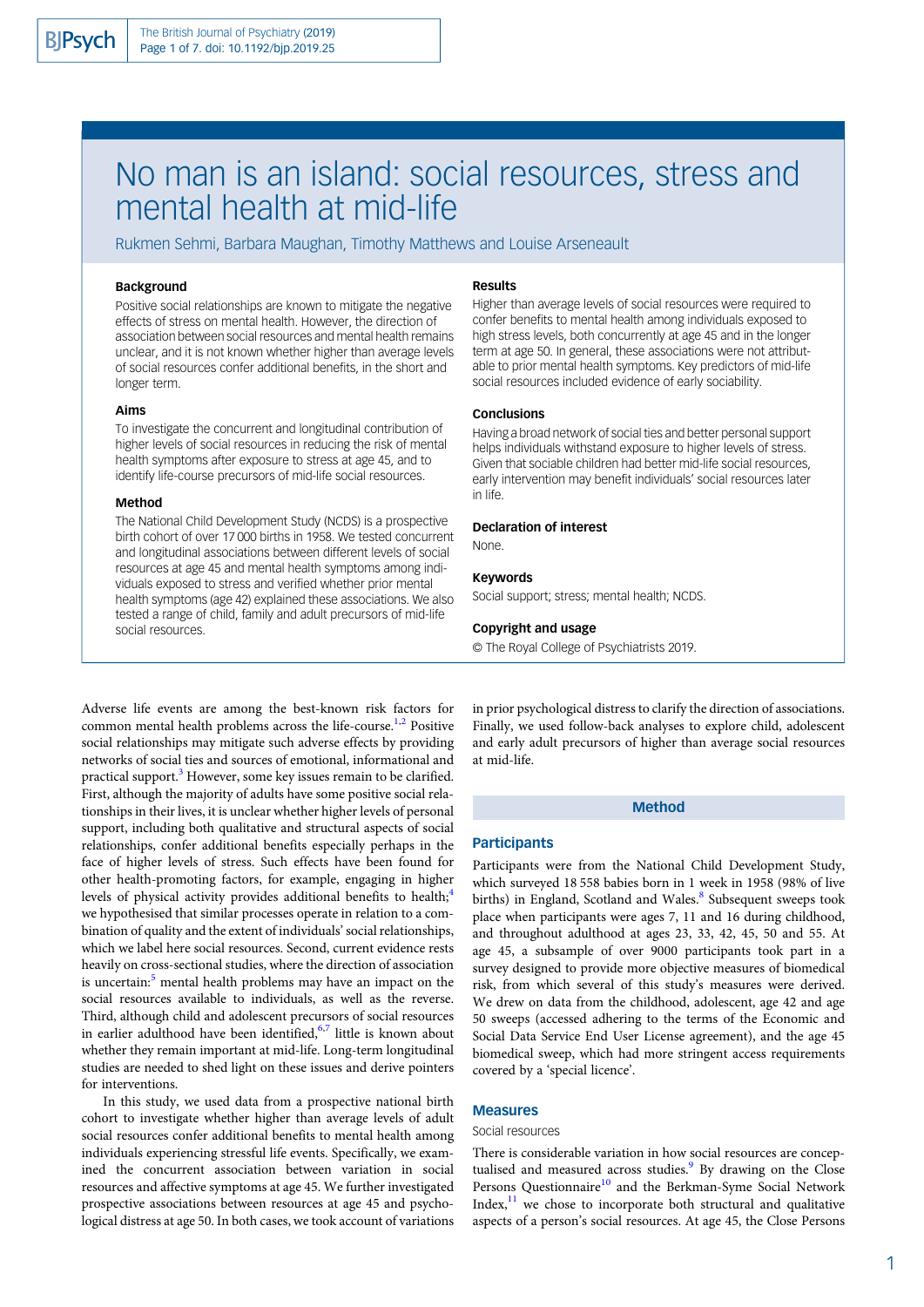Questionnaire was used to assess the quality of personal support received from the individual reported as being closest to the participant during the previous 12-month period. In most cases, this person was a spouse (79.7%), followed by a parent (3.8%), an offspring (3.6%) or a sibling (3.3%). The questionnaire captures three main constructs of social support: confiding/emotional (for example 'In the last 12 months, could you rely on this person when needed?'), practical (for example 'In the last 12 months, did this person give you help with small things when needed?') and negative (for example 'In the last 12 months, did talking to this person make things worse?'). Items assessing negative aspects of social support were reverse-coded to ensure higher scores represented more positive support. A selection of items from the Berkman-Syme Social Network Index were also included to assess the structural aspects of a person's social resources. The measure assessed the number of social ties, and the frequency of contact with family, friends and acquaintances outside the household, as well as the degree of participation in social, recreational or political groups.

A summed score of items from both measures included confiding/emotional, practical and reverse-coded negative items assessing personal support received by the individual, along with items assessing their wider social network, to create an overall indicator of social resources (mean  $49.27$ , s.d.  $= 8.51$ , range  $13-70$ ). Higher scores represent better-quality support, as well as a greater number and more frequent contact with social ties. The reliability of the scale was  $\alpha = 0.80$ . To facilitate comparisons among individuals with differing levels of social resources, we trichotomised the index $12,13$  $12,13$  $12,13$  to identify those with poor (bottom 25%, range 13–44), typical (middle 50%, range 45–55) and rich (top 25%, range 55.5–70) resources. People with typical social resources had some contact with a wider network of social ties and received good personal support. We refer to those in the upper quarter of the distribution as having 'rich' social resources as they represent individuals who had more frequent contact with a larger network and received better-quality support than those with typical resources. We refer to those in the bottom quarter of the distribution as having 'poor' social resources, as they had relatively less contact with a smaller network and received poorer-quality support than those with typical resources.

Men and women were equally likely to have rich resources (odds ratios  $(OR) = 1.05$ , 95% CI 0.90-1.22, P>0.05). We did not find significant interactions between gender and social resources in association with affective symptoms at age 45 ( $\chi^2$  = 2.29, P>0.05) and psychological distress at age 50 ( $\chi^2$  = 0.79, P>0.05). Therefore, we presented findings for men and women combined.

#### Stressful life events

Stressful life events experienced in the past 6 months were selfreported at age 45, including events concerning health (for example 'Have you yourself suffered serious illness, injury or assault?'), employment (for example 'Were you sacked from your job?'), criminality (for example 'Have you had problems with police and a court appearance?'), partnerships (for example 'Have you broken off a steady relationship?') and other relationships (for example 'Has a close family friend or another relative died?'). Nearly half of the total sample reported no exposure to adverse events in the past 6 months, 41.3% reported experiencing one or two, and 13.4% had experienced three or more.

#### Mental health symptoms

Affective symptoms were assessed at age 45 using the Clinical Interview Schedule-Revised (CIS-R), a validated measure designed to identify common mental disorders using structured interviews. $14$ A shortened version of the CIS-R was administered in this sample, focusing on symptoms of anxiety and depression experienced in the past week.

Psychological distress was assessed at age 42 and at the age-50 follow-ups using a nine-item version of the Malaise Inventory;<sup>[15](#page-5-0)</sup> this commonly used, self-reported screening tool has robust psycho-metric properties in this sample.<sup>[16](#page-5-0)</sup>

#### **Precursors**

A comprehensive range of child, family and adult factors were examined as potential precursors of social resources at mid-life and are listed and described in supplementary Table 1 available at [https://doi.org/10.1192/bjp.2019.25.](https://doi.org/10.1192/bjp.2019.25)

#### Statistical analyses

We tested the association between different levels of social resources and mental health symptoms among 4997 participants who reported exposure to either one or two stressful life events, or three or more. We used negative binomial regressions to account for the overdispersed distribution of the outcome measures.

First, we examined concurrent associations by comparing levels of affective symptoms at age 45 between individuals with typical and rich levels of social resources with people with poor levels. We made a further comparison between individuals with typical and rich levels of resources. Second, we tested longitudinal associations between different levels of social resources and psychological distress at age 50. We further adjusted for variations in prior mental health symptoms to shed light on the direction of association between social resources and mental health symptoms at ages 45 and 50. Third, we conducted multinomial logistic regression analyses to examine a range of potential child, family and adult precursors among the full range of participants with available data on social resources at mid-life ( $n = 8507$ ). We aimed to identify domains of precursors that were associated with an increased likelihood of having rich resources, compared with typical levels, while also reducing the risk of having poor resources. We examined each domain separately by conducting a series of bivariate analyses with each variable.

In a last step, we repeated the initial analyses looking at social resources and mental health outcomes adding controls for the significant precursors of social resources. We adjusted all analyses for gender and social class at age 42 (i.e. professional, managerial and technical, skilled non-manual, skilled manual, partly skilled and unskilled occupations) to account for differences in mental health symptoms experienced by men and women, and across varying levels of social class. Stata V.15.0 was used for all analyses.

## Attrition

Sample retention rates were high in childhood, $\frac{7}{7}$  $\frac{7}{7}$  $\frac{7}{7}$  but fell during adulthood. Data were available on 53% of participants at age 50 (9788/18 558). We used logistic regression analyses to predict availability of complete data at mid-life; data availability was unrelated to exposure to stress and social resources at mid-life, but was predicted by male gender, low parental social class and lower child reading scores. We created outcome-specific inverse probability weights<sup>17</sup> using the variables listed above, in order to take some account of bias associated with missingness.We used these weights in all analyses.

# Results

As expected, levels of affective symptoms increased with greater exposure to stressful life events ([Table 1](#page-2-0)). Higher levels of social resources were associated with lower levels of prior and subsequent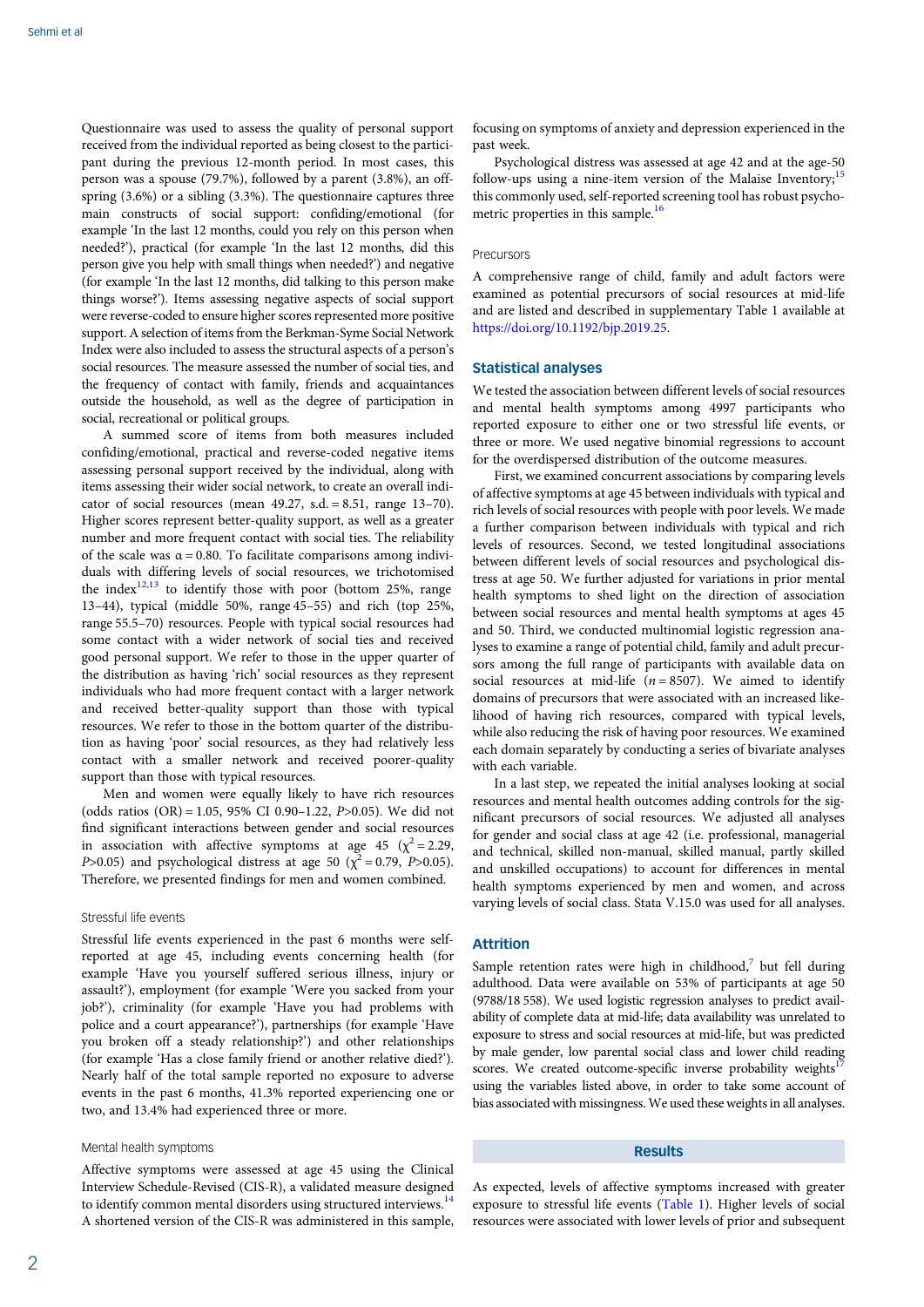<span id="page-2-0"></span>

| Correlations between social resources, stressful life events<br>Table 1<br>and mental health symptoms |         |               |      |      |      |  |  |  |
|-------------------------------------------------------------------------------------------------------|---------|---------------|------|------|------|--|--|--|
|                                                                                                       | 1       | $\mathcal{P}$ | 3    | 4    | 5    |  |  |  |
| 1. Stressful life events age 45                                                                       | 1       |               |      |      |      |  |  |  |
| n                                                                                                     | 4347    |               |      |      |      |  |  |  |
| 2. Social resources age 45                                                                            | $-0.03$ | 1             |      |      |      |  |  |  |
| n                                                                                                     | 3992    | 3992          |      |      |      |  |  |  |
| 3. Psychological distress age 42                                                                      | 0.11    | $-0.09$       | 1    |      |      |  |  |  |
| n                                                                                                     | 4183    | 3854          | 4183 |      |      |  |  |  |
| 4. Affective symptoms age 45                                                                          | 0.17    | $-0.10$       | 0.45 | 1    |      |  |  |  |
| n                                                                                                     | 4333    | 3979          | 4171 | 4333 |      |  |  |  |
| 5. Psychological distress age 50                                                                      | 0.11    | $-0.06$       | 0.57 | 0.47 | 1    |  |  |  |
| n                                                                                                     | 3790    | 3519          | 3675 | 3782 | 3790 |  |  |  |
| Significant findings are in bold, P<0.001.                                                            |         |               |      |      |      |  |  |  |

psychological distress, and with lower levels of contemporaneous affective symptoms. Social resources were not associated with stressful life events.

# Benefits of rich social resources on concurrent affective symptoms

Individuals with higher levels of social resources had lower levels of affective symptoms than those with poorer resources (Fig. 1(a)). Among individuals exposed to one or two stressful life events, having either rich or typical levels of social resources was associated with a reduction in affective symptoms at age 45, compared with having poor resources (see supplementary Table 2). Rich resources did not confer any additional benefits by contrast with typical levels. However, among individuals exposed to three or more stressors, only rich social resources conferred benefits in terms of symptom levels: individuals with typical and poor resources had similarly high levels of symptoms, whereas it was only those with rich resources that had lower levels in this group.

# Benefits of rich social resources on subsequent psychological distress

To assess whether the beneficial effects of rich social resources persisted over time, we examined levels of psychological distress 5 years after individuals were exposed to stress. The findings followed a similar pattern to those of the concurrent analyses. Among individuals who were previously exposed to one or two stressful life events, both rich and typical levels of social resources were associated with lower levels of psychological distress; rich resources did not confer any additional benefits (Fig. 1(b)). However, among individuals previously exposed to three or more stressful life events, once again it was only those people with rich social resources who showed evidence of benefits: individuals with typical and poor resources had similarly high levels of symptoms, whereas lower levels of psychological distress were only observed among those with rich resources.

# Effects of accounting for prior psychological distress

We further tested whether the benefits conferred by rich social resources remained after adjusting for variations in individuals' prior psychological distress assessed at age 42 (see supplementary Table 2). The benefits associated with having rich resources were reduced but remained. Overall, findings show that social resources reduced the risk of both concurrent and later symptoms, even for those who experienced prior psychological distress.



Fig. 1 Mean scores for levels of social resources by stressful life events in (a) affective symptoms and (b) psychological distress.  $*P<0.05$ ,  $*P<0.01$ ,  $**P<0.001$ .

# Life-course precursors of rich social resources

Our analyses identified precursors of rich mid-life social resources across development; they included greater sociability in childhood (for example seeing friends outside school) and in adolescence (for example going to discos or parties), as well as better-quality social resources earlier in adult life (such as confiding relationships) ([Table 2\)](#page-3-0). We tested the extent to which the effect of social resources on mid-life outcomes was attributable to these earlier precursors, focusing in particular on developmental indicators of sociability in childhood and adolescence [\(Table 3](#page-3-0)). Associations between social resources and measures of affective symptoms at mid-life became non-significant after adjusting for earlier sociability (i.e. seeing friends outside school in childhood and going to discos or parties during adolescence); although social resources are helpful at mid-life, determinants appear to be rooted in early life.

# **Discussion**

Our findings in a large-scale, representative cohort underscore the importance of more and good-quality social resources in mitigating mental health difficulties under particularly stressful circumstances. We also contribute longitudinal evidence to show that individuals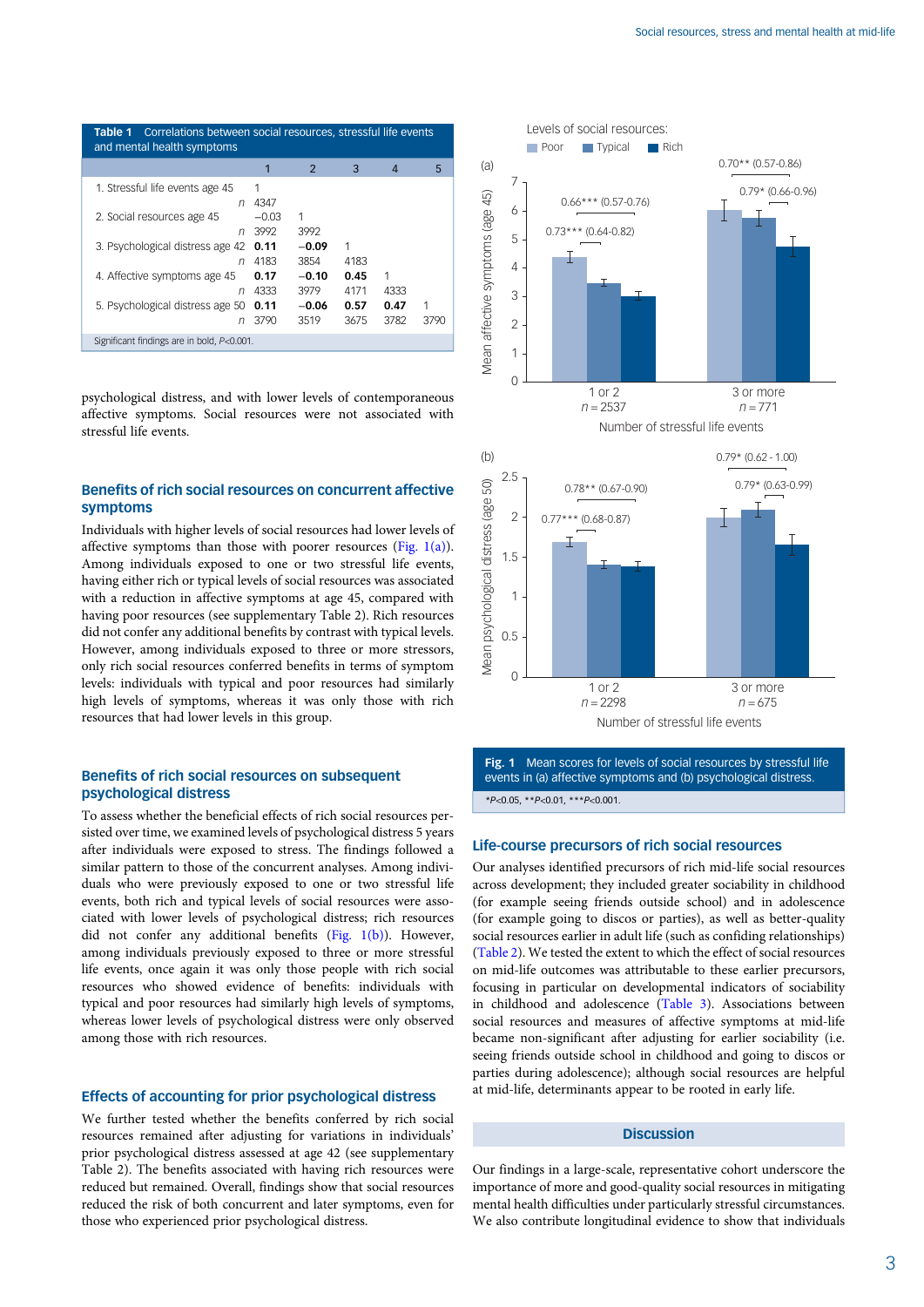<span id="page-3-0"></span>

| <b>Table 2</b> Life-course precursors of social resources at age 45 <sup>a</sup>                                   |                                             |                                             |              |  |
|--------------------------------------------------------------------------------------------------------------------|---------------------------------------------|---------------------------------------------|--------------|--|
|                                                                                                                    | Relative risk ratio (95% CI)                |                                             |              |  |
|                                                                                                                    | Poor social resources versus typical levels | Rich social resources versus typical levels | $\mathsf{n}$ |  |
| Child factors                                                                                                      |                                             |                                             |              |  |
| Female                                                                                                             | $0.80***$ (0.71-0.89)                       | $1.03(0.92 - 1.16)$                         | 7414         |  |
| Higher reading scores in childhood                                                                                 | $0.99**$ (0.98-1.00)                        | $1.00(0.99 - 1.00)$                         | 7414         |  |
| Higher cognitive scores in childhood                                                                               | $0.99***$ (0.99-1.00)                       | $1.00(0.99 - 1.00)$                         | 6670         |  |
| Higher internalising scores                                                                                        | $1.05*$ (1.01-1.10)                         | $0.95* (0.91-0.99)$                         | 7051         |  |
| Higher externalising scores                                                                                        | $1.02(1.00 - 1.05)$                         | $0.97(0.95 - 1.00)$                         | 7181         |  |
| Personality                                                                                                        |                                             |                                             |              |  |
| Impulsive                                                                                                          | $0.92* (0.86 - 0.99)$                       | 1.06 (0.99-1.14)                            | 5845         |  |
| Moody                                                                                                              | $1.03(0.98 - 1.09)$                         | $1.01(0.95 - 1.06)$                         | 5865         |  |
| Aggressive                                                                                                         | $0.91$ * (0.84-1.00)                        | $1.04(0.96 - 1.14)$                         | 5851         |  |
| Rigid                                                                                                              | $1.10*$ (1.02-1.20)                         | $1.02(0.94 - 1.11)$                         | 5837         |  |
| Withdrawn                                                                                                          | $1.13***$ (1.07-1.20)                       | $0.96(0.90 - 1.02)$                         | 5870         |  |
| Lazy                                                                                                               | $1.00(0.95 - 1.06)$                         | $0.99(0.94 - 1.05)$                         | 5857         |  |
| <b>Disability</b>                                                                                                  | $1.46**$ (1.12-1.91)                        | $1.01$ (0.74-1.36)                          | 5362         |  |
| Social resources in childhood/adolescence                                                                          |                                             |                                             |              |  |
| Child sees friends outside school                                                                                  | $0.75***$ (0.66-0.84)                       | $1.18* (1.03 - 1.34)$                       | 6459         |  |
| Child does not get on with both parents                                                                            | $1.23$ * (1.01–1.50)                        | $0.76* (0.60-0.95)$                         | 5360         |  |
| Arguments with parents                                                                                             | $0.95(0.76 - 1.17)$                         | $1.02(0.82 - 1.26)$                         | 5722         |  |
| Often goes to discos/parties                                                                                       | $0.79***$ (0.69-0.90)                       | $1.25**$ (1.09-1.42)                        | 5588         |  |
| Family environment                                                                                                 |                                             |                                             |              |  |
| Child not living with both parents                                                                                 | $1.18(0.97 - 1.43)$                         | $0.94(0.76 - 1.16)$                         | 5136         |  |
| Child is/has been in care                                                                                          | $1.59*$ (1.06-2.39)                         | $0.89(0.55 - 1.45)$                         | 5594         |  |
| Higher parental social class                                                                                       | $0.88(0.77 - 1.00)$                         | $0.92$ (0.80-1.05)                          | 7402         |  |
| Family difficulties                                                                                                | $1.23$ * (1.00-1.52)                        | $0.93(0.74 - 1.17)$                         | 6972         |  |
| Psychopathology in adulthood                                                                                       |                                             |                                             |              |  |
| More psychological distress                                                                                        | $1.09***$ (1.05-1.13)                       | $0.95* (0.91-1.00)$                         | 6641         |  |
| Socioeconomic status                                                                                               |                                             |                                             |              |  |
| Higher education level                                                                                             | $0.90(0.79 - 1.03)$                         | $0.83**$ (0.73-0.95)                        | 6535         |  |
| Higher social class                                                                                                | 1.03 (0.98-1.08)                            | $1.02(0.97 - 1.07)$                         | 6241         |  |
| Property ownership                                                                                                 | $0.88(0.75 - 1.03)$                         | $0.99(0.84 - 1.17)$                         | 6159         |  |
| Ever unemployed                                                                                                    | $1.04(0.90 - 1.19)$                         | $0.90(0.78 - 1.04)$                         | 6361         |  |
| Social resources in adulthood                                                                                      |                                             |                                             |              |  |
| Often volunteers                                                                                                   | $0.81**$ (0.71-0.94)                        | $1.10(0.96 - 1.26)$                         | 6477         |  |
| Earlier social support                                                                                             |                                             |                                             |              |  |
| Domestic                                                                                                           | $0.76***(0.67-0.86)$                        | $1.24**$ (1.10-1.40)                        | 6316         |  |
| Financial                                                                                                          | $0.74***$ (0.63-0.86)                       | $1.12(0.97 - 1.29)$                         | 6237         |  |
| Household                                                                                                          | $0.81**$ (0.71-0.93)                        | $1.34***$ (1.18-1.53)                       | 6309         |  |
| Personal                                                                                                           | $0.75***(0.67-0.85)$                        | $1.15* (1.02 - 1.30)$                       | 6313         |  |
| Confiding                                                                                                          | $0.77***$ (0.67-0.89)                       | $1.17*$ (1.02-1.34)                         | 5909         |  |
| Emotional                                                                                                          | $0.76***(0.67-0.87)$                        | $1.29***$ (1.14-1.46)                       | 6220         |  |
| Social difficulties                                                                                                |                                             |                                             |              |  |
| Drawn into arguments                                                                                               | $1.03(0.87 - 1.22)$                         | $0.96(0.81 - 1.14)$                         | 6440         |  |
| Can't trust other people                                                                                           | $1.35***$ (1.19-1.54)                       | $0.84* (0.73-0.97)$                         | 6250         |  |
| Doesn't get on with other people                                                                                   | $1.60***$ (1.41-1.80)                       | $0.64***$ (0.56-0.72)                       | 6287         |  |
| Often attends religious meetings                                                                                   | $0.84(0.70 - 1.02)$                         | $1.31**$ (1.10-1.56)                        | 3460         |  |
| Not married                                                                                                        | $1.52***$ (1.34-1.73)                       | $0.73***$ (0.63-0.84)                       | 6513         |  |
| a. Weighted relative risk ratios are reported. Significant findings are in bold.<br>*P<0.05, **P<0.01, ***P<0.001. |                                             |                                             |              |  |

# **Table 3** Group comparisons across levels of social resources for participants exposed to (a) one or two, or (b) three or more stressful life events, adjusted<br>for earlier sociability<sup>a</sup>

|                                                                                                                                                                                                                                                                                                                                          | Group comparisons, incidence rate ratios (95% CI) |                               |                                  |      |  |  |  |
|------------------------------------------------------------------------------------------------------------------------------------------------------------------------------------------------------------------------------------------------------------------------------------------------------------------------------------------|---------------------------------------------------|-------------------------------|----------------------------------|------|--|--|--|
| Mid-life outcomes by number of stressful life events<br>age 45                                                                                                                                                                                                                                                                           | <b>Typical versus poor</b><br>resources           | Rich versus poor<br>resources | Rich versus typical<br>resources | n    |  |  |  |
| Affective symptoms, age 45                                                                                                                                                                                                                                                                                                               |                                                   |                               |                                  |      |  |  |  |
| 1-2 stressful life events age 45                                                                                                                                                                                                                                                                                                         | $0.96(0.85 - 1.09)$                               | $0.88(0.75 - 1.04)$           | $0.92(0.78 - 1.07)$              | 1967 |  |  |  |
| 3 or more stressful life events age 45                                                                                                                                                                                                                                                                                                   | $0.99(0.83 - 1.18)$                               | $0.90(0.73 - 1.11)$           | $0.91(0.74 - 1.12)$              | 616  |  |  |  |
| Psychological distress, age 50                                                                                                                                                                                                                                                                                                           |                                                   |                               |                                  |      |  |  |  |
| 1-2 stressful life events age 45                                                                                                                                                                                                                                                                                                         | $0.94(0.83 - 1.07)$                               | $0.96(0.82 - 1.12)$           | $1.02(0.88 - 1.18)$              | 1803 |  |  |  |
| 3 or more stressful life events age 45                                                                                                                                                                                                                                                                                                   | 1.09 (0.90-1.31)                                  | $0.94(0.74 - 1.19)$           | $0.86(0.68 - 1.09)$              | 534  |  |  |  |
| a. Earlier sociability included the following variables: seeing friends outside school in childhood and going to discos or parties during adolescence. Analyses are adjusted for gender, social<br>class and prior mental health symptoms. Weighted incidence rate ratios are reported. No results were significant at the P<0.05 level. |                                                   |                               |                                  |      |  |  |  |

can benefit from positive social resources in the longer term, as effects on mental health persisted 5 years following exposure to stress. In addition, we provide evidence that social resources mitigate risk for mental health symptoms even taking account of prior mental health. By taking a life-course approach, we show that individuals who display sociability during childhood and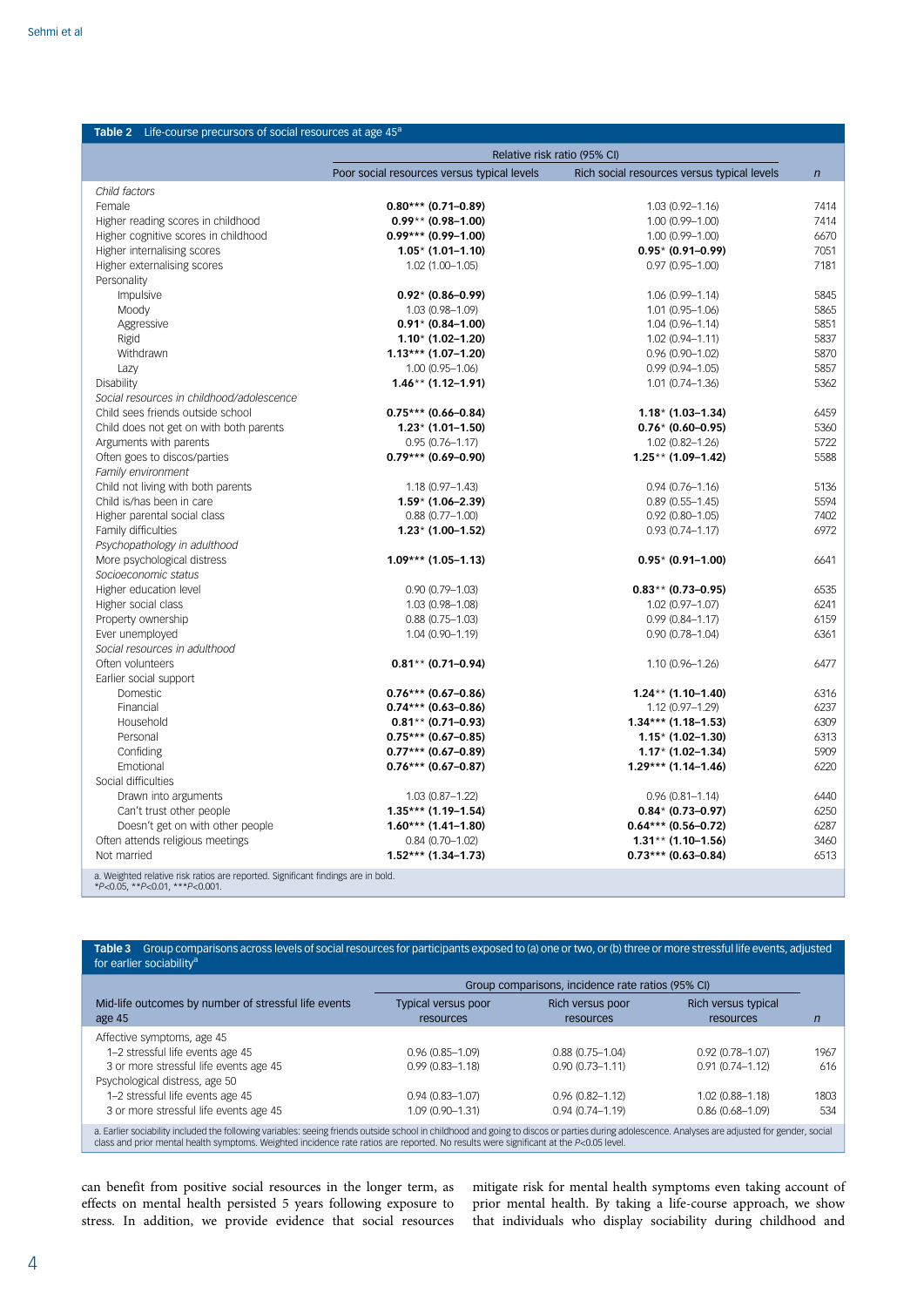adolescence have the most advantageous social resources by midlife. This finding highlights that there may be advantages to intervening prior to adulthood, to ensure individuals develop social resources that help them cope with stress later in life.

#### Benefits conferred by rich social resources

Previous studies commonly used either dichotomous or linear approaches to characterise variations in the size of networks, frequency of contacts and the degree of personal support that individuals received.<sup>18,19</sup> We tested a more fine-grained approach, differentiating people with rich social resources from those with poor and more typical levels. This distinction mapped on to the distribution of social resources represented in the population we studied. It also made it possible to test whether the social resources available to the majority of adults are sufficient in mitigating risks, or whether richer resources are needed under especially stressful circumstances. Taking this approach, we corroborated previous findings that social resources have their limits, $^{20}$  $^{20}$  $^{20}$  as typical levels did not mitigate risks under particularly stressful circumstances. As most prior studies did not explicitly differentiate between rich and typical levels of social resources, the association between stress and social resources proved to be more nuanced in our case. Namely, we show that rich social resources are beneficial – and indeed necessary – under particularly stressful circumstances.

Our study contributes new evidence that people who are best able to weather exposure to multiple stressors are those who have access to better-quality emotional and practical support from at least one person – typically their spouse or partner – as well as a broader network of social ties including friends, relatives and social groups. This suggests that a combination of better-quality personal support and regular contact with a larger network of social ties is important. In practice, of course, these two aspects of social resources are often linked. Individuals who have regular contact with a larger network of social ties may have greater potential to access different types of support from several sources, and may consequently be better able to cope with stress.<sup>[21](#page-6-0)</sup> This may be especially important in the case of relationship breakdowns or losses, which are not only stressors in themselves but may also entail a loss of key emotional and practical support. An individual with a larger social network may be best able to compensate for losses of this kind by drawing on the resources available to them from their wider social network.

# Persisting effects of rich social resources

Our findings also show that individuals who have regular contact with a larger network of social ties and more supportive relationships reap the benefits, not only at the time of exposure to stress, but also over the longer term. This was the case – although associations were statistically marginal – even for individuals who might be expected to be more vulnerable because of their prior mental health symptoms, and consequently may be more likely to be exposed to stress<sup>22</sup> and receive less support.<sup>[23](#page-6-0)</sup> There may be a variety of mechanisms involved in explaining how social resources yield health advantages in the longer term. Supportive relationships may positively influence individuals' response to stress by promoting use of healthy behaviours and discouraging risky behaviours; they may also bolster individuals' beliefs that they are able to cope effectively with stress, and instil a sense of responsibility towards their social ties (for example needing to stay healthy to provide for a family). $24,25$  It has also been proposed that social resources may reduce the burden of allostatic load – the cumulative 'wear and tear' on physiological systems as a result of exposure to stress – on health.[26](#page-6-0) One such mechanism could be the reduction of harmful dysregulation of the hypothalamic–pituitary–adrenal system through altering the individual's appraisal of stress.

# Life-course precursors of rich social resources

Whereas the majority of existing studies tend to follow-up into earlier stages of adulthood only, we show that early precursors may continue to be important for developing good social resources up to and including mid-life. We show that more sociable children and adolescents have more and better-quality social resources by mid-life, adding further evidence to the growing body of studies showing that precursors of adult social resources are rooted in early life. Our findings also corroborate and further research showing that children and adolescents who spend more time with their peers procure health benefits in later life. $2^{\circ}$ 

Equipping less sociable children with the skills to initiate and maintain relationships with their peers may have far-reaching benefits across the life-course. It may also be possible to strengthen social resources at older ages as our findings showed that adults with several sources of personal support prior to mid-life (typically their partner or spouse, parents or in-laws, other relatives, and friends or neighbours) were also more likely to have good social resources later in life. Interventions designed to strengthen adult social resources may be useful in ensuring individuals have the tools to elicit more or better-quality support from their existing net-works when needed.<sup>[28](#page-6-0)</sup>

# Limitations

Our study has some limitations. First, we were only able to examine longitudinal effects at a 5-year follow-up at mid-life. Although we showed that social resources are beneficial several years later, the extent to which these effects persist over longer time periods remains uncertain. This limitation is particularly salient given that the social resources available to individuals may become more limited with advancing age, because of health problems and the death of family. Second, our study did not include repeated measures of social resources at mid-life and so it remains unclear how the observed long-term effects operated. Cohorts with measures of social support assessed at different stages in the life-course would provide opportunities for the exploration of these issues.

Furthermore, the measure of support received focused on only one nominated person (typically the spouse or partner), thereby precluding reports of multiple sources of support. However, spouses and partners are the most probable source of support for adults and are most consistently shown to be important in protect-ing against depression.<sup>[5](#page-5-0)</sup> We conducted sensitivity analyses to take account of whether individuals were in a partnership at age 45, and the findings remained unchanged (see supplementary Table 3).

Third, our study focused on indicators of mental health outcomes at mid-life, based on the measures available in this 50-year longitudinal study. Future studies should explore the effect of social resources – in the context of stress – on other mental health outcomes. Fourth, common method variance may confound the results as we used self-reported information to identify stress exposure, levels of social resources and mental health symptoms. It may be useful for future studies to gather data from multiple informants to increase the robustness of findings. Fifth, attrition was unavoidable in our 50-year-long study. We used inverse probability weights to take some account of any associated selection bias. Sixth, our study did not assess the role of online communities and social media platforms. This is particularly important as young people today increasingly use these platforms to create and maintain social ties.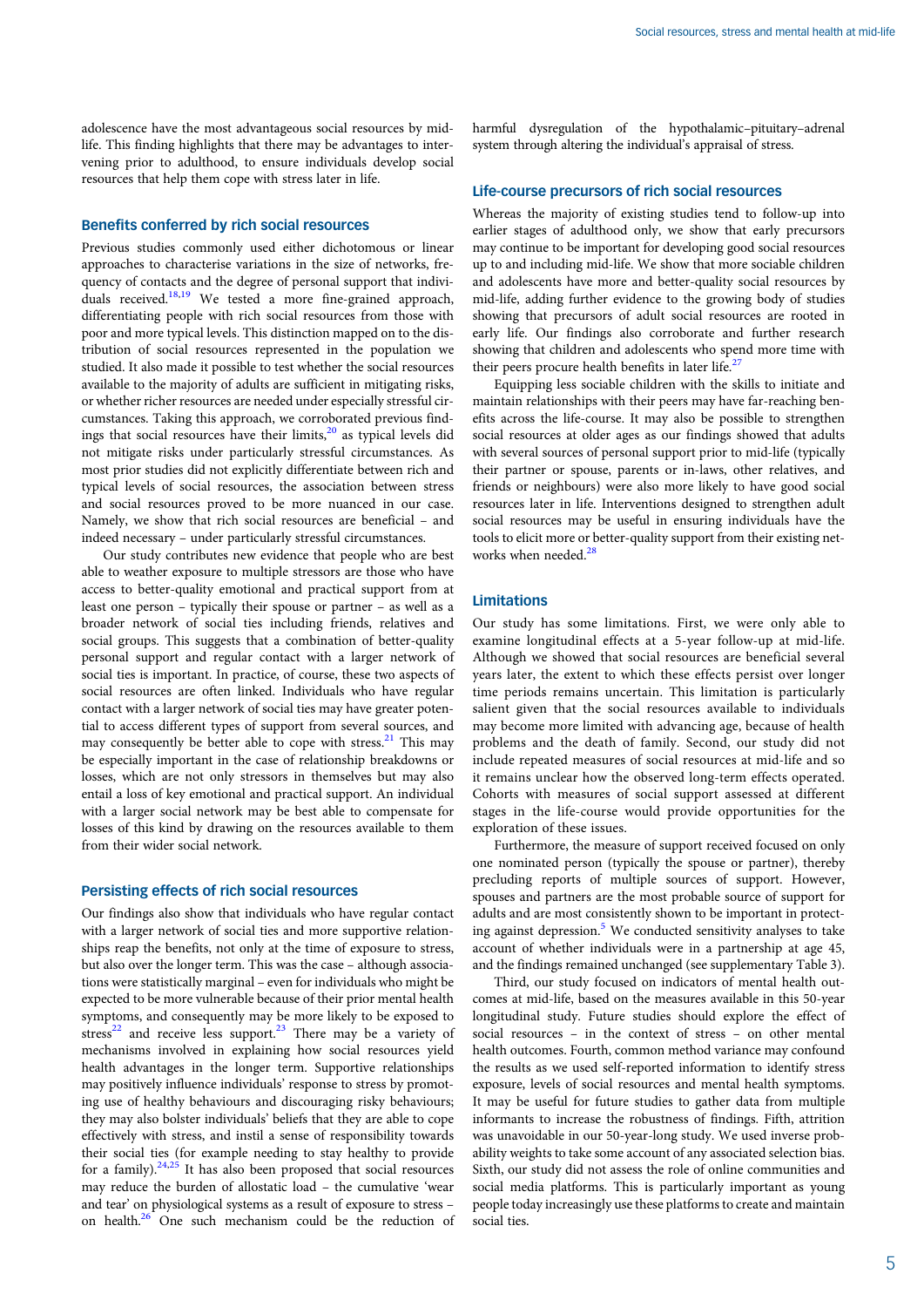# <span id="page-5-0"></span>Implications

Our study has some clinical implications. We show that both the quality and quantity of social resources available to individuals may be important resilience-related factors. It may therefore be beneficial for clinicians to assess an individual's close relationships, as well as the extent to which they engage with a wider network of social ties. This is especially relevant if the individual has been exposed to several stressful life events in quick succession, as the social resources available to the majority of people may no longer be effective in mitigating risk. Under these circumstances, prompt intervention is required to prevent the onset, or worsening, of mental health problems. Effective interventions for mental health include those designed to increase opportunities for individuals to elicit support from their community,<sup>[29,30](#page-6-0)</sup> underscoring the importance of encouraging activities that enhance social inclusion as outlined by the Care Programme Approach framework. Examples of such interventions include activities around social skills, training in assertiveness and conflict resolution and group interventions that provide support through peers. Promoting social inclusion is increasingly important given recent societal changes, including technological advances, greater geographic mobility and rising economic pressures. Some individuals may consequently be at greater risk of being socially isolated (for example those who are unemployed) and experiencing mental health symptoms upon exposure to stress.

Our findings also emphasise the need for further longitudinal research to better understand the complex interplay between social resources, stress and mental health. Longitudinal studies offer unique opportunities to assess changes in the nature of a person's social resources across age, which may inform a more targeted approach to addressing deficits in support at different life stages. It may also be possible to examine the extent to which interventions designed to improve access to support (such as peer support programmes) engender resilience when people are exposed to stress.

Although bolstering adult social resources at the time of exposure to stress is worthwhile, our findings suggest that early interventions may provide the best opportunity to benefit future mental health. Schools and educational professionals should be aware that children with poorer social skills may be less wellequipped to cope with stress later in life. Engaging children in structured activities such as volunteering and active citizenship is one such intervention that provides opportunities for children to lead or participate in social action projects in the community (for example National Citizen Service and Supporting Inclusion Programme). Another example is peer-mentoring by older children matched with younger mentees based on similar characteristics such as gender, hobbies, personalities or academic subjects. Children may benefit from school-based (for example aggression or bullying prevention) or out-of-school (for example mentoring or arts/sports-based activities) social and emotional learning inter-ventions.<sup>[31](#page-6-0)</sup> Such interventions may provide children with the skills to forge more and better-quality social ties with others well into adulthood.

Rukmen Sehmi, PhD, Postdoctoral Researcher, Social, Genetic and Developmental Psychiatry, Institute of Psychiatry, Psychology and Neuroscience, King's College London, UK; Barbara Maughan, PhD, Professor of Developmental Epidemiology, Social, Genetic and Developmental Psychiatry, Institute of Psychiatry, Psychology and Neuroscience,<br>King's College London, UK; **Timothy Matthews**, PhD, Postdoctoral Researcher, Social, Genetic and Developmental Psychiatry, Institute of Psychiatry, Psychology and Neuroscience, King's College London, UK; **Louise Arseneault**, PhD, Professor of<br>Developmental Psychology, Social, Genetic and Developmental Psychiatry, Institute of Psychiatry, Psychology and Neuroscience, King's College London, UK

Correspondence: Louise Arseneault, Institute of Psychiatry, Psychology and Neuroscience, King's College London, London SE5 8AF, UK. Email: louise.arseneault@

First received 31 Aug 2018, final revision 11 Jan 2019, accepted 11 Jan 2019

#### Funding

The work was supported by the Economic and Social Research Council (grant number ES/ P010113/1). The biomedical examination in the National Child Development Study was funded by the Medical Research Council (MRC) grant G0000934. The funders did not have any role in the analysis, interpretation of the results or preparation of the manuscript. L.A. is the Economic and Social Research Council Mental Health Leadership Fellow.

# Acknowledgements

We thank all the participants in the National Child Development Study; the Centre for Longitudinal Studies (CLS), UCL Institute of Education for use of the data; and the Economic and Social Data Service (ESDS) for facilitating access to the data.

# Supplementary material

Supplementary material is available online at https://doi.org/10.1192/bip.2019.25.

#### References

- 1 Kendler KS, Karkowski LM, Prescott CA. Causal relationship between stressful life events and the onset of major depression. Am J Psychiatry 1999; 156: 837–41.
- 2 Miloyan B, Bienvenu OJ, Brilot B, Eaton WW. Adverse life events and the onset of anxiety disorders. Psychiatry Res 2018; 259: 488–92.
- 3 Cohen S, Wills TA. Stress, social support, and the buffering hypothesis. Psychol Bull 1985; 98: 310–57.
- 4 World Health Organization. Global Recommendations on Physical Activity for Health. World Health Organization, 2010.
- 5 Gariépy G, Honkaniemi H, Quesnel-Vallée A. Social support and protection from depression: systematic review of current findings in Western countries. Br J Psychiatry 2016; 209: 284–93.
- 6 Pulkkinen L, Nygren H, Kokko K. Successful development: childhood antecedents of adaptive psychosocial functioning in adulthood. J Adult Dev 2002; 9: 251–65.
- 7 Englund MM, Kuo SI, Puig J, Collins WA. Early roots of adult competence: the significance of close relationships from infancy to early adulthood. Int J Behav Dev 2011; 35: 490–6.
- 8 Power C, Elliott J. Cohort profile: British birth cohort (National Child Development Study). Int J Epidemiol 2006; 35: 34–41.
- 9 Valtorta NK, Kanaan M, Gilbody S, Hanratty B. Loneliness, social isolation and social relationships: what are we measuring? A novel framework for classifying and comparing tools. BMJ Open 2016; 6: e010799.
- 10 Stansfeld S, Marmot M. Deriving a survey measure of social support: the reliability of validity of the Close Persons Questionnaire. Soc Sci Med 1992; 35: 1027–35.
- 11 Berkman LF, Syme SL. Social networks, host resistance, and mortality: a nine-year follow-up study of Alameda County residents. Am J Epidemiol 1979; 109: 186–204.
- 12 Stouthamer-Loeber M, Loeber R, Farrington DP, Zhang Q, van Kammen W, Maguin E. The double edge of protective and risk factors for delinquency: interrelations and developmental patterns. Dev Psychopathol 1993; 5: 683–701.
- 13 Brumley LD, Jaffee SR. Defining and distinguishing promotive and protective effects for childhood externalizing psychopathology: a systematic review. Soc Psychiatry Psychiatr Epidemiol 2016; 51: 803–15.
- 14 Lewis G, Pelosi AJ, Araya R, Dunn G. Measuring psychiatric disorder in the community: a standardized assessment for use by lay interviewers. Psychol Med 1992; 22: 465–86.
- 15 Rutter M, Tizard J, Whitmore K. Education, Health and Behaviour. Longman 1970.
- 16 Rodgers B, Pickles A, Power C, Collishaw S, Maughan B. Validity of the Malaise Inventory in general population samples. Soc Psychiatry Psychiatr Epidemiol 1999; 34: 333–41.
- 17 Seaman SR, White IR. Review of inverse probability weighting for dealing with missing data. Stat Methods Med Res 2013; 22: 278–95.
- 18 Bélanger E, Ahmed T, Vafaei A, Curcio CL, Phillips SP, Zunzunegui MV. Sources of social support associated with health and quality of life: a cross- sectional study among Canadian and Latin American older adults. BMJ Open 2016; 6: e011503.
- 19 Pettit JW, Roberts RE, Lewinsohn PM, Seeley JR, Yaroslavsky I. Developmental relations between perceived social support and depressive symptoms through